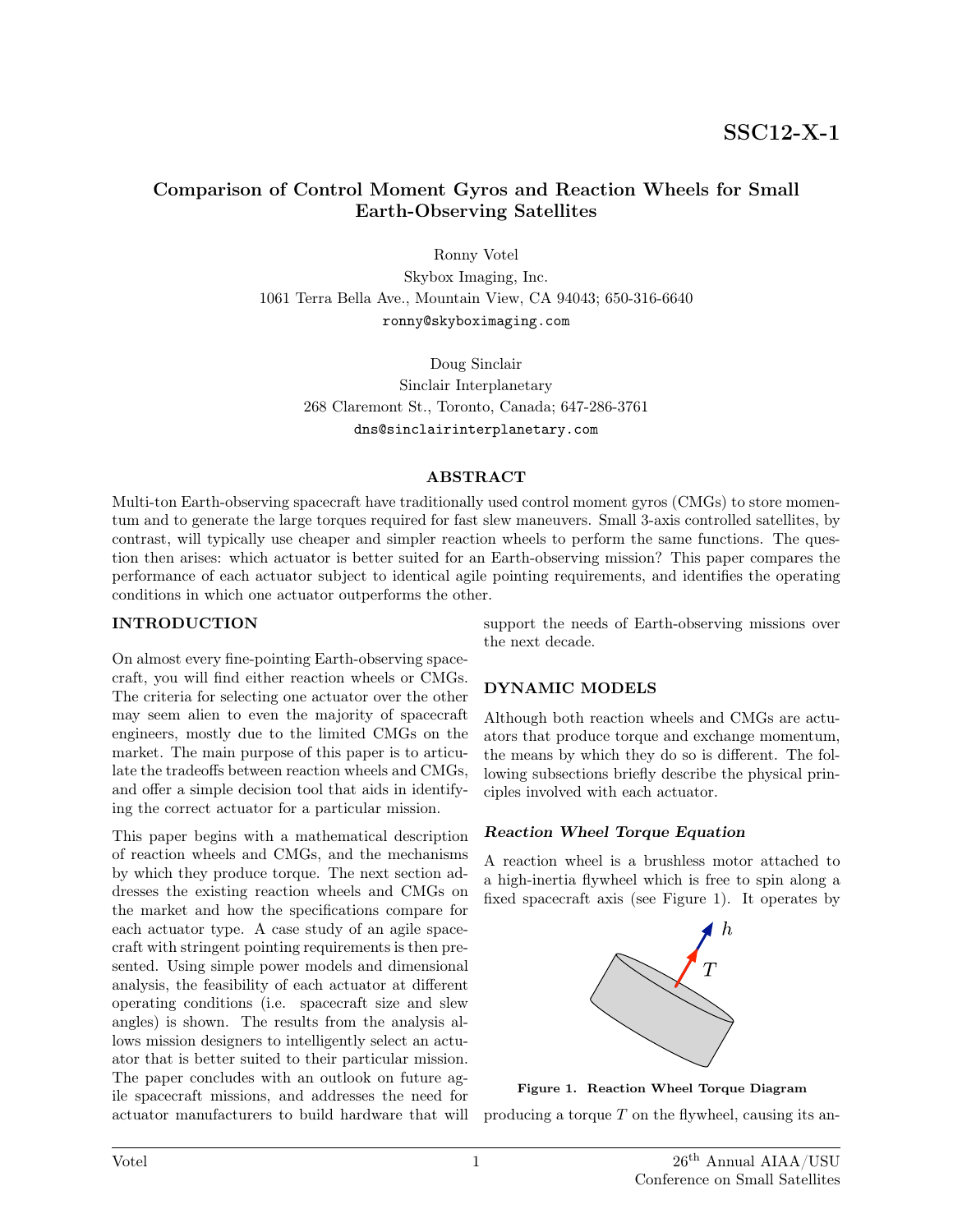gular momentum to increase. An equal and opposite torque,  $T_{sc}$ , is applied to the spacecraft:

$$
T = \dot{h} = -T_{sc},\tag{1}
$$

where  $h$  is the angular momentum of the flywheel. The main specifications for a reaction wheel are its maximum torque and momentum capacity.

## CMG Torque Equation

Like a reaction wheel, a CMG has a spinning flywheel controlled by a brushless motor. Unlike a reaction wheel, the spin axis of a CMG can rotate with the help of a second motor placed on a gimbal axis. Although different types of CMGs exist, this paper will focus on single gimbal control moment gyros (SGCMG), where the angular momentum can only rotate in a fixed plane (see Figure 2). As the



Figure 2. CMG Torque Diagram

gimbal rotates with angular velocity  $\dot{\delta}$ , so does the angular momentum vector. This change in angular momentum gives rise to a torque:

$$
T = \dot{\delta} \times h = -T_{sc}.
$$
 (2)

Note that the direction of torque is always perpendicular to both the gimbal axis and the angular momentum axis, rather than along a fixed axis like that of a reaction wheel. Therefore, before commanding gimbal angular rates to achieve a desired torque, the gimbal angles of each CMG must be known.<sup>7</sup>

With a cluster of three CMGs, there are particular sets of gimbal angles such that a pair of CMGs instantaneously share the same torque axis. In this degenerate case, referred to as a singularity, the cluster of actuators can only produce a net torque in a plane, rather than an arbitrary three axis torque.<sup>1</sup> For this reason, controlling the attitude of a spacecraft with CMGs is algorithmically and computationally more complex, often making them less attractive on simple spacecraft missions.

The main specifications for a CMG are its maximum torque, momentum capacity, maximum gimbal rate and gimbal acceleration.

## DIMENSIONAL ANALYSIS

Before considering any specific numbers we will examine the basic physics behind scaling a satellite. If all components of a multi-ton satellite are scaled down by several orders of magnitude, will agility performance worsen or improve? Likewise, how is agility affected by scaling up a Cubesat design?

Let us consider  $d$  as a characteristic linear dimension of a satellite. As we make the satellite larger or smaller, d will vary. The mass of the satellite will vary as  $d^3$  assuming its density is constant. The moment of inertia of the satellite will vary as  $d^5$  (because  $I \propto md^2$ ). Since a spacecraft maximum slew rate scales inversely with moment of inertia and linearly with momentum, the momentum capacity of the actuators must vary as  $d^5$  (i.e.  $h \propto d^5$ ). Likewise, the torque of the actuators must vary as  $d^5$  to achieve a specified acceleration.

Most satellites are powered by sunlight. As a satellite is made larger or smaller, the collection area of its solar panels will vary as  $d^2$ .

The power consumption of a reaction wheel under torque can be aproximated by the rotor's angular rate multiplied by the torque. The maximum angular rate of the flywheel will tend to be constant regardless of size and so the power consumption varies as the torque, which is  $d^5$ .

Since generated power scales as  $d^2$ , and yet power consumption of reaction wheels grows as  $d^5$ , a satellite with reaction wheels cannot simply be scaled up in size.

CMG power is harder to model from first principles. From a strict physical standpoint they do little mechanical work and so they should not require much power. In practice their power consumption is dominated by implementation dependent losses. An empirical survey will show that to achieve a given slew rate and acceleration, the power required for CMGs varies as  $d^2$ . This is a much more suitable match to the  $d^2$  power generation dependancy.

All else being equal, there will be a spacecraft size at which a particular design of satellite must use CMGs since the power required for reaction wheels is infeasible. In the following section, a study will be performed to identify the spacecraft size at which this occurs.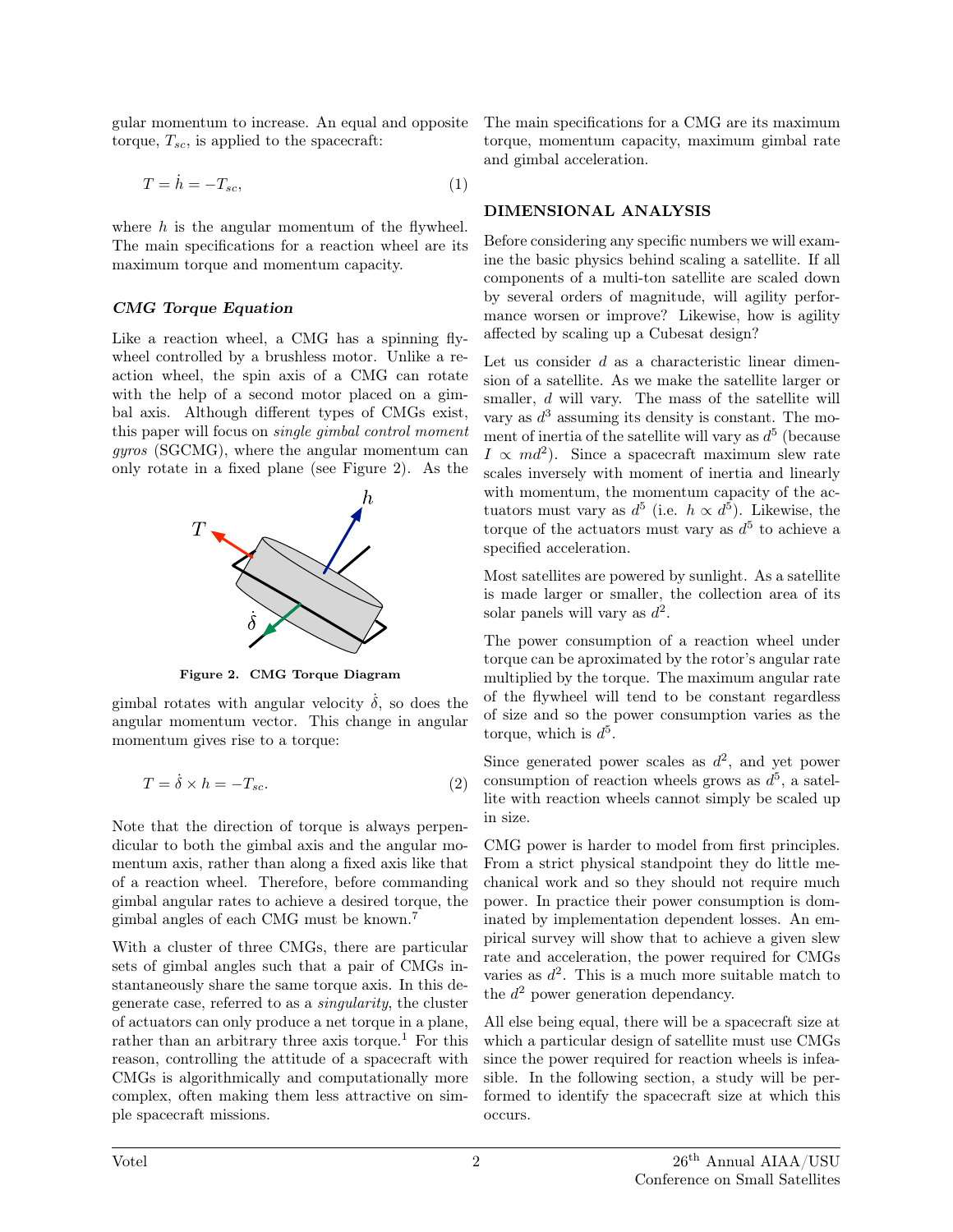#### MARKET STUDY

For small commercial satellites, many more options exist for reaction wheels than CMGs. The authors easily identified over 20 available reaction wheels for purchase, but only 6 available CMGs. With each unit identified, the following specifications were recorded: momentum capacity, maximum torque, mass, volume, and power. These data points allow for comparison between the actuator types, and identifies efficiencies and inefficiencies of each.

Since a spacecraft actuator is typically selected based on its torque output and momentum storage, it is insightful to identify how reaction wheels and CMGs compare in regard to these two metrics. Figure 3 shows a plot of torque output against stored momentum. It is immediately clear from the figure that re-



Figure 3. Commercial Reaction Wheel and CMG Torque/Momentum Specifications

action wheels and CMGs occupy different regions of the torque-momentum space. For any given momentum capacity, CMGs are capable of producing significantly more torque (often orders of magnitude more). Note from the figure that the different actuators can be fully segregated with a simple boundary.

The next criteria to investigate is power consumption, since it is not clear from Figure 3 whether CMGs achieve their larger torque from a larger power supply. Figure 4 shows the torque-to-power ratio against momentum. A larger value for the ratio indicates a higher torque efficiency. The results clearly indicate that CMGs can produce significantly more torque than reaction wheels, at only a fraction of the power. Note that the power efficiency of a reaction wheel remains effectively constant across the entire range of unit sizes, while CMGs tend to get more efficient as the units get larger. Once again, it is possible to sep-



Figure 4. Commercial Reaction Wheel and CMG Torque/Power Efficiency

arate the actuator types into disjoint regions of the torque efficiency-momentum space. This result lends support to the generally held notion that CMGs are a more efficient actuator than reaction wheels for agile spacecraft.<sup>2, 4, 5</sup>

However, in the event that a spacecraft mission requires large-angle slews and not high acceleration retasking, it could then be argued that momentum capacity is more valuable than torque. Surely, CMGs would offer no improvement to reaction wheels, since both actuators have the same mechanism for storing angular momentum. In fact, the additional CMG gimbal motor and hardware would add extra mass and volume, making the CMG less mechanically efficient for the maneuvers. Figure 5 shows a plot of the angular momentum efficiency with respect to volume and mass. Not surprisingly, reaction wheels outperform CMGs in this scenario. This result may seem to indicate why CMGs are typically not found on small spacecraft, which are typically much more mass and volume constrained.

## Actuator Power Models

Before presenting the case study, it is useful to establish approximate power models for both reaction wheels and CMGs. These power models will be used to compare the efficiencies of reaction wheel-based spacecraft versus CMG-based spacecraft.

The following reaction wheel power model was determined from fitting the existing data from over 20 wheels:

$$
P_{rw} = 1000T + 4.51h^{0.47},\tag{3}
$$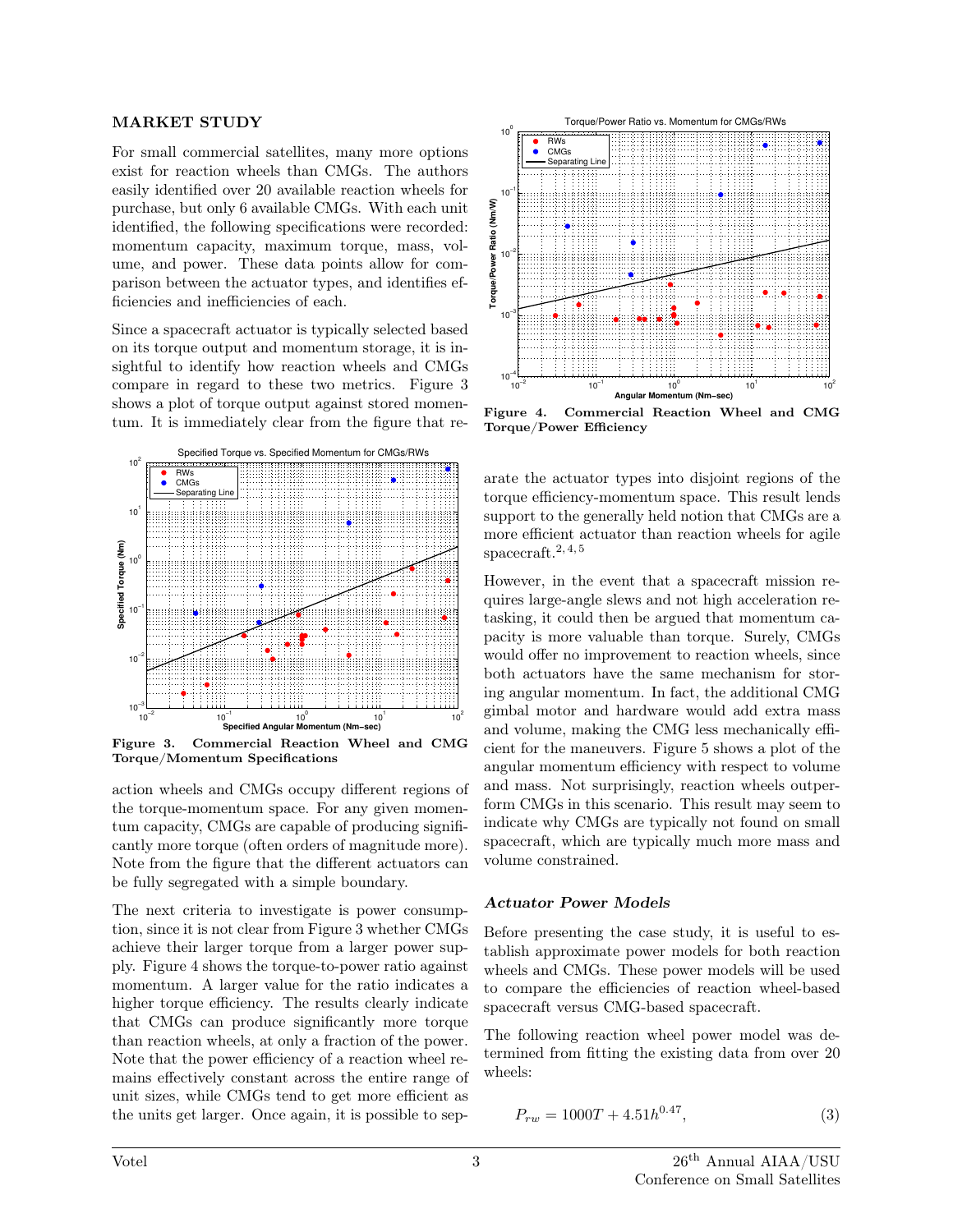

Figure 5. Commercial Reaction Wheel and CMG Momentum/Volume Efficiency (Top) and Momentum/Mass Efficiency (Bottom)

where  $T$  is the output torque in Nm,  $h$  is the instantaneous angular momentum in Nm-sec, and  $P_{RW}$  is the power consumption in Watts. Although the equation is oversimplified, it is a representative model for reaction wheel power over the entire range of wheels studied. Only the absolute value of torque is considered here, and regeneration is discounted.

Two constraints were used to create the power model for CMGs. First, in the limit as output torque approaches zero, a CMG becomes functionally equivalent to a non-accelerating reaction wheel. Hence, the asymptotic behavior of CMGs at zero torque must match that of reaction wheels. Second, the relationship between power, torque, and momentum must agree with the power efficiency plot in Figure 4. The resulting power equation for CMGs is approximated as

$$
P_{cmg} = \frac{20T}{h^{0.6}} + 4.51h^{0.47}.\tag{4}
$$

Figure 6 shows a power contour plot for both reaction wheels and CMGs. From the CMG power contour plot, it is evident that at a given, constant power, a CMG can produce higher torque at a higher momentum (until friction dominates). This result is also supported from the CMG torque equation (Equation 2).

#### Solar Power Generation Model

In the previous section, we modeled the power consumed by each actuator type. In this section, we will derive a simple model for solar power generation, parameterized by the satellite moment of inertia.



Figure 6. Power Contour Plot for Reaction Wheels (top) and CMGs (bottom). All Contours in Watts.

Assume the satellite can be approximated by a uniform density cube with dimension  $d$  (see Figure 7). The moment of inertia of the satellite along any principal axis is given by

$$
I = \frac{1}{6}\rho d^5,\tag{5}
$$

where I is the moment of inertia, and  $\rho$  is the mass density (approximated as  $350 \text{ kg/m}^3$ ). Thus, given a



Figure 7. Uniform Density Cubic Satellite

satellite with moment of inertia matrix

$$
I_{sc} = \left[ \begin{array}{ccc} I & 0 & 0 \\ 0 & I & 0 \\ 0 & 0 & I \end{array} \right],
$$

it is straightforward to solve for the critical dimension of the satellite:

$$
d = \left(\frac{6I}{\rho}\right)^{1/5}.
$$

Once we have the dimensions of the spacecraft, the power available to the spacecraft in sunlight is approximated as

$$
P_s = \eta P_0 d^2,\tag{6}
$$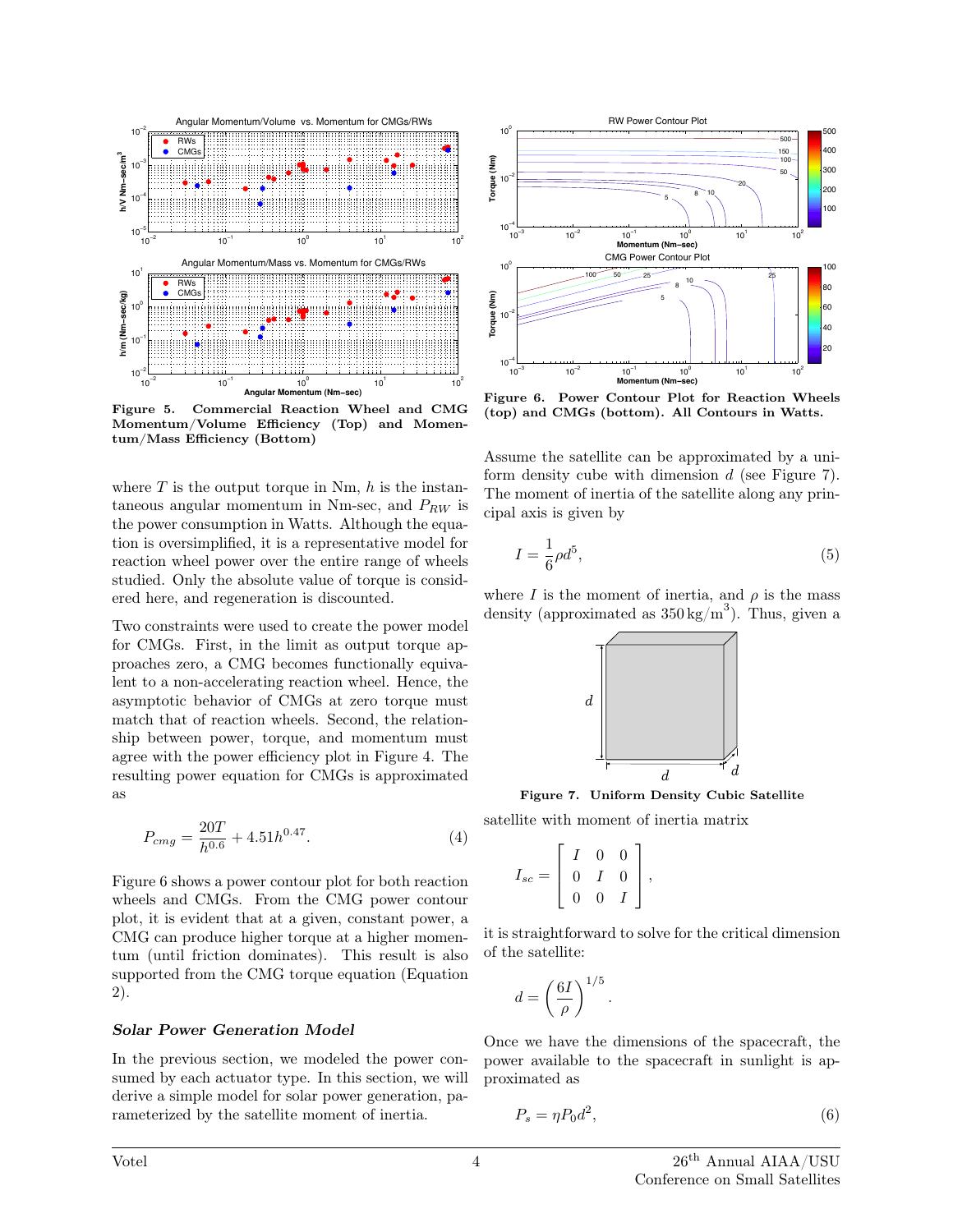where  $\eta$  is the efficiency of the solar arrays,  $P_0$  is the energy density of sunlight in a low-Earth orbit, and  $d^2$ is the visible cross-sectional area of the solar  $\arctan s<sup>1</sup>$ . The values used for  $\eta$  and  $P_0$  are given in Table 1.

|  | Table 1. Solar Power Parameters |
|--|---------------------------------|
|  |                                 |

| Parameter              | Symbol | Value                  |
|------------------------|--------|------------------------|
| Solar Array Efficiency | п      | 0.25                   |
| Solar Energy Density   | $P_0$  | $1360\,\mathrm{W/m}^2$ |

In the case study presented in the next section, it is assumed that 25% of the generated power from solar arrays is allocated to the actuators. The remainder of the power is reserved for the payload, radios, attitude control sensors, and avionics hardware.

## CASE STUDY

To understand the tradeoffs between reaction wheels and CMGs, a case study on efficiency is presented. The study centers around an Earth-observation mission with stringent tasking requirements. Rather than analyze a single baseline spacecraft with a particular desired slew profile, a wide range of spacecraft sizes and slew angles is evaluated. The goal is to find conditions for which a particular actuator is better suited for the mission than its counterpart.

#### Agility Requirements

We begin the case study by stating the satellite agility requirements. Table 2 lists the slew rate and angular acceleration requirements for the mission. By meeting these stringent requirements, a LEO spacecraft can image several targets per minute on the surface of the Earth, making it competitive with the multiton imaging satellites.

|               | Table 2. Satellite Agility Requirements |  |
|---------------|-----------------------------------------|--|
| Specification | Requirement                             |  |

|                  | $-0.00$ m $-0.000$ m $-0.000$ m $-0.000$ |
|------------------|------------------------------------------|
| Max Slew Rate    | $3 \,\text{deg/sec}$                     |
| Max Acceleration | $1.5 \,\mathrm{deg/sec}^2$               |

Naturally, the slew rate requirement can be met by selecting an actuator with sufficient momentum capacity, while the acceleration requirement is met by selecting an actuator with ample torque output.

#### Slew Definitions

Figure 8 shows a generic slew profile for the spacecraft. Note that the spacecraft must accelerate until the maximum slew rate is achieved, and then decelerate until momentarily coming to rest on the target. This profile is sequentially repeated, alternating between off-nadir slew angles of  $\pm\theta$  degrees while the satellite is in sunlight. Based on the requirements



Figure 8. Repeating Slew Profile for the Spacecraft

in Table 2, for sufficiently small slew maneuvers, the satellite might not reach its maximum slew rate.

## Case Study Results

Using the slew profile definition in Figure 8 combined with the power models in Equations 3 and 4, the average power consumed by each actuator type was calculated. A contour plot of power versus moment of inertia and slew angle is shown in Figure 9.



Figure 9. Power Consumption vs/ Slew Angles for Small Spacecraft. All Contours in Watts.

Note that for very small moments of inertia (<  $(0.1 \text{ kgm}^2)$  the spacecraft with reaction wheels requires much less power than CMGs. This is due to the fact that only a sufficiently small torque is necessary to achieve the acceleration requirement. Conversely, for small slew angles and larger spacecraft—where

<sup>1</sup>For simplicity, deployed solar arrays are not considered. These increase the power collected by a satellite, but also increase its moment of inertia.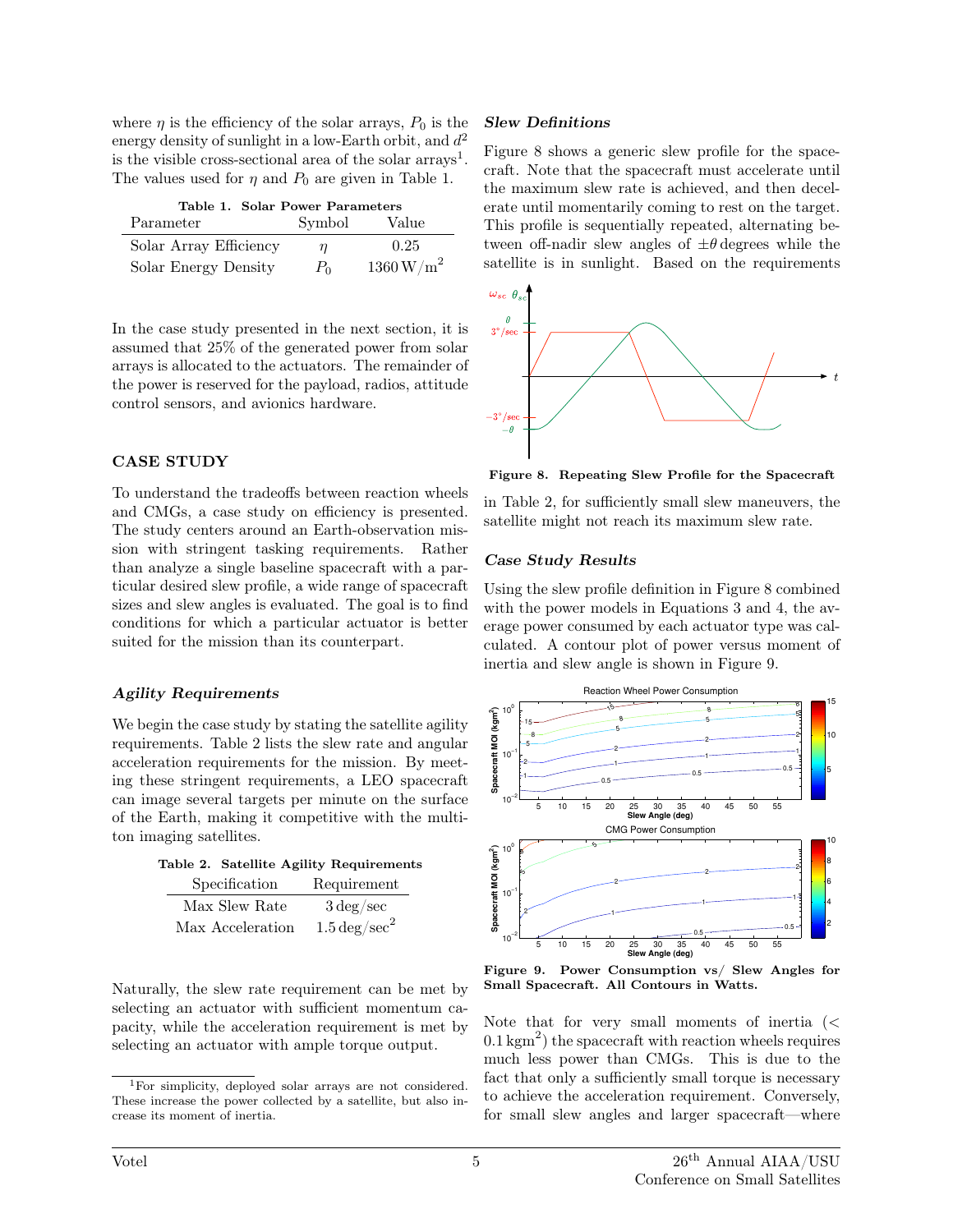the satellite must maintain a large average torque output—CMGs quickly become more power efficient compared to reaction wheels.

Figure 10 illustrates the regimes in which one actuator outperforms the other with respect to power. It is evident that once a spacecraft exceeds a moment of inertia of roughly  $1 \text{ kgm}^2$ , a CMG offers considerable power savings.



Figure 10. Actuator Efficiency Regimes

In fact, for particular spacecraft sizes and maneuvers, reaction wheels become an infeasible choice of actuator. By infeasible, we mean that there is not sufficient power generation from the solar arrays to supply the wheels with the necessary power to perform the slews. Figure 11 shows the feasibility regime of reaction wheels. Note that reaction wheels are better suited for small spacecraft missions performing large angle maneuvers, rather than large spacecraft missions with quick re-tasking requirements.



Figure 11. Reaction Wheel Feasibility on an Agile Earth-Observation Spacecraft

## MARKET EVOLUTION

This study shows that based on the existing market offerings, Earth-observing satellites exceeding a mass of 30 kg should strongly consider using CMGs, and at roughly 100 kg there is little choice but to use CMGs. What is not clear is whether this threshold is based on fundamental physics alone, or upon the implementation details of those devices that are currently sold.

It is only in the last decade that high-performance attitude control systems on microsatellites have been contemplated. Prior to this, few satellite missions were demanding actuators with high torque.

There are fundamental physical reasons why reaction wheels cannot work for very large Earth-observing satellites. However, microsatellite wheels optimized for high torque may appear to push the feasibility envelope up to slightly larger spacecraft. Four-wheel regenerative cluster architectures may also be used to mitigate the peak power consumption problem.

We should also expect to see a wider variety of small CMG offerings as demand for agile microsatellites increases. As hardware becomes cheaper and more reliable, and as CMG steering laws become more computationally tractable, a large fraction of the small satellite community will turn to CMGs as the preferred actuator on microsatellite missions.

# **CONCLUSION**

In the design phase of an agile, Earth-observation mission, a satellite team is presented with the option of flying reaction wheels or CMGs. Many reaction wheels exist on the market, making them a compelling choice over CMGs. Reaction wheels are also less mechanically complex and their operation is much simpler compared to CMGs, which suffer from singularities. However, after studying the efficiencies of each actuator type, it was shown that CMGs offer considerably more torque at a fraction of the power. The torque efficiency becomes a driving factor on large spacecraft with demanding acceleration requirements.

Over the next decade, there will be more demand for small, agile spacecraft that can collect more images, and hence offer a sizable return on investment. That demand will prompt some hardware manufacturers to develop efficient reaction wheels for high-torque applications. Many hardware manufacturers will also begin development on CMGs for this new breed of agile, mid-size spacecraft. In doing so, new opportunities will materialize for small satellites that have